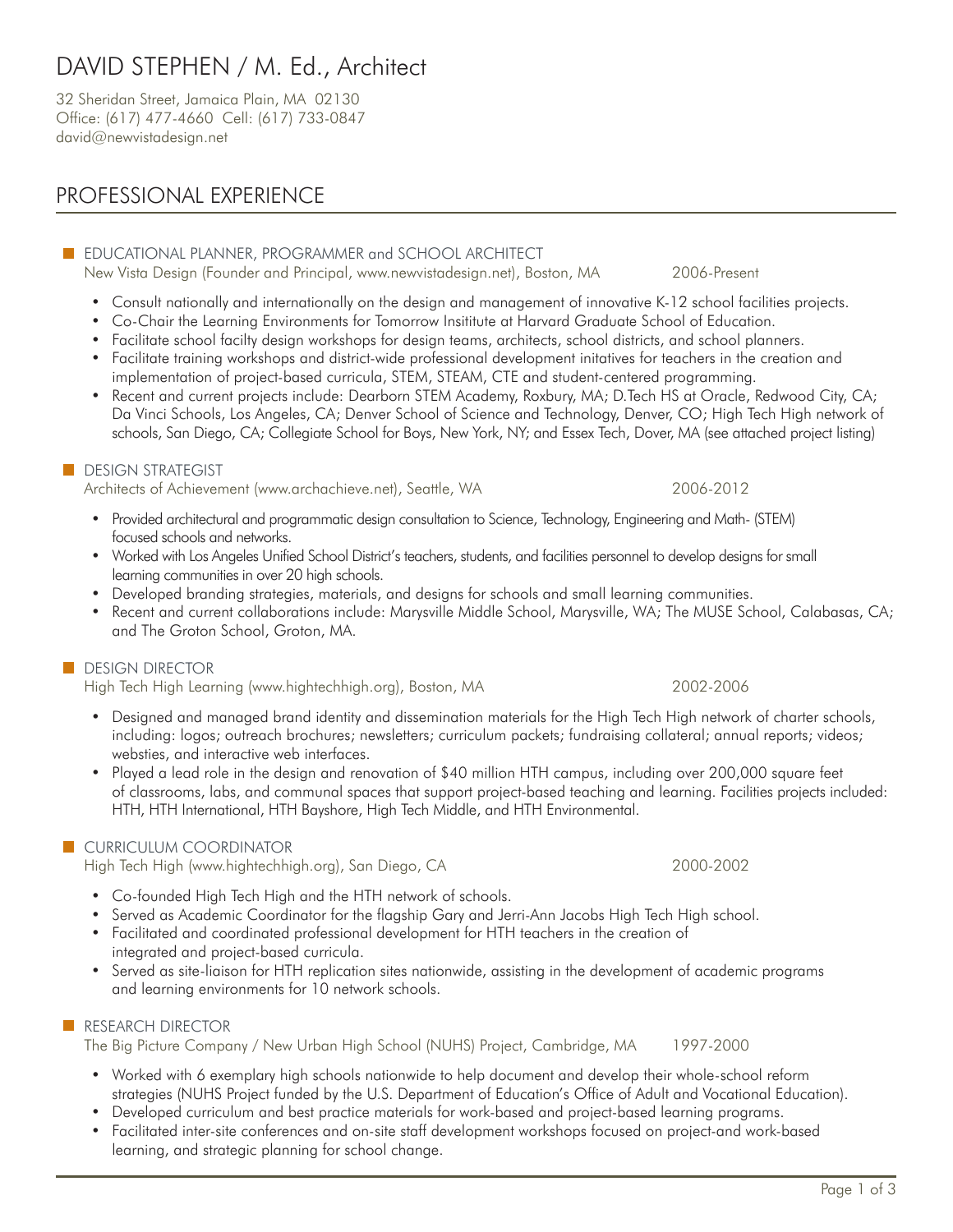#### **TEACHER/PROGRAM COORDINATOR** Cambridge Rindge and Latin High School, Cambridge, MA 1991-1997

• Managed the CityWorks Program, a multi-disciplinary course taught by 17 teachers that integrated vocational and academic methods and content.

- Co-created and published the CityWorks curriculum.
- Taught 9-12 grade courses in architectural and industrial design, design history, and design theory.

**PROJECT ARCHITECT AND CONSTRUCTION SUPERVISOR** Community Builders, Boston, MA 1987-1991

- Completed architectural design and construction drawings for over 50 residential additions and renovations.
- Supervised residential construction projects.

#### **PROJECT ARCHITECT**

Jack Patrick & Associates / Hugh Adams Russell Architects 1982-1987

- Served as Project Architect for public housing and public transportation projects.
- Supervised model making departments.
- Prepared text and graphics for specification documents and project manuals.
- Worked as CAD operator.

# EDUCATION

Lesley College, Cambridge, MA

M. Ed. with focus in school leadership and project-based curriculum development. 1998

Rhode Island School of Design, Providence, RI

Bachelors of Architecture with thesis on public housing. 1982 Bachelors of Fine Arts, with Honors. 1981

University of Granada, Granada, Spain

Certificate of Advanced Spanish Language Instruction and Translation. 1987

# LICENSES AND CERTIFICATIONS

Commonwealth of Massachusetts Board of Registration of Architects License to practice architecture, AR #9752.

Commonwealth of Massachusetts Division of Occupational Education Certification to teach Architecture and Drafting.

Commonwealth of Massachusetts Department of Education Certification to teach visual arts (5-12).

## AWARDS

The Silicone Valley/San Jose Business Journal

"2005 Redevelopment Public Project of the Year," received for design of High Tech High Bayshore. Design Share/School Construction News

2002/2003 & 2004 "Honor Award," received for architectural design of High Tech High (2002),

High Tech Middle (2003), and High Tech High International (2004).

American School & University Architectural Portfolio

2001 "Educational Design Excellence Award", received for architectural design of High Tech High, San Diego. Ford Foundation

1994 "Innovations in State and Local Government Award," received for CityWorks program.